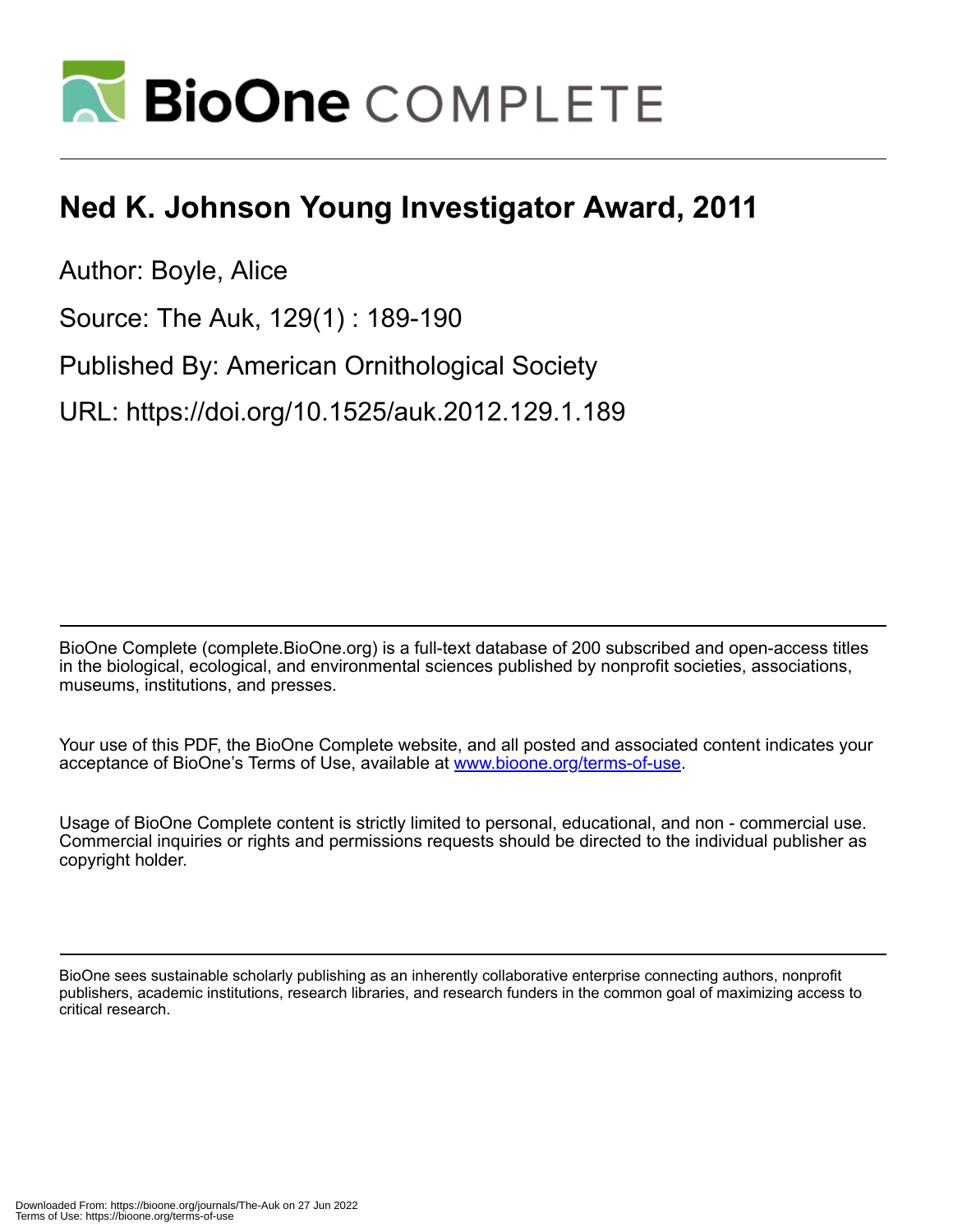The Auk 129(1):189–190, 2012 © The American Ornithologists' Union, 2012. Printed in USA.

## **NED K. JOHNSON YOUNG INVESTIGATOR AWARD, 2011**

ALICE BOYLE



Alice Boyle near Ithaca, New York, April 2010. (Photograph by Lisa Kennedy.)

The Ned K. Johnson Young Investigator Award was created to recognize outstanding and promising ornithological research contributions made by persons early in their careers, with the hope and expectation that such individuals will provide future leadership in ornithology within and beyond North America. The AOU is proud to announce that the 2011 Ned K. Johnson Young Investigator Award goes to Dr. W. Alice Boyle, a postdoctoral fellow in the Department of Biology at the University of Western Ontario, where she has worked with Chris Guglielmo and Ryan Norris (another Ned K. Johnson Award winner, in 2006) since 2007.

Boyle conducts exciting and original research on the evolution and ecology of migration in birds. In her short career, she has already made significant contributions in her field. During her Ph.D. work, Boyle sought to understand the ecological and behavioral characteristics of tropical migrant species that made them the evolutionary precursors for long-distance temperate migrants. She made great progress in this area and elegantly tested long-standing hypotheses using extensive phylogenetic comparative analyses. She then conducted a series of detailed (and arduous) field studies in Costa Rica on altitudinal migration. It was there that she tested competing hypotheses about the ecological factors that contribute to the evolution of migration between high-elevation breeding areas and lowelevation non-breeding areas. Using artificial nests, she was first able to rule out the hypothesis that high nest-predation risk at low elevation leads to migration. What she found next was even more interesting. It had long been held that because most altitudinal migrants are frugivorous or nectarivorous, their movements must track the availability of fruits and flowers. In a massive study of seasonal fruit production, Boyle found that migrants leave high-elevation sites in the rainy season despite there being greater food availability higher up than down slope. These findings led her to formulate the "limited foraging opportunity" hypothesis, which posits the novel idea that severe multiday rain events at high elevations can reduce the foraging ability of birds, such that they have lower apparent food availability and migrate to avoid these bottlenecks. This new perspective was a major